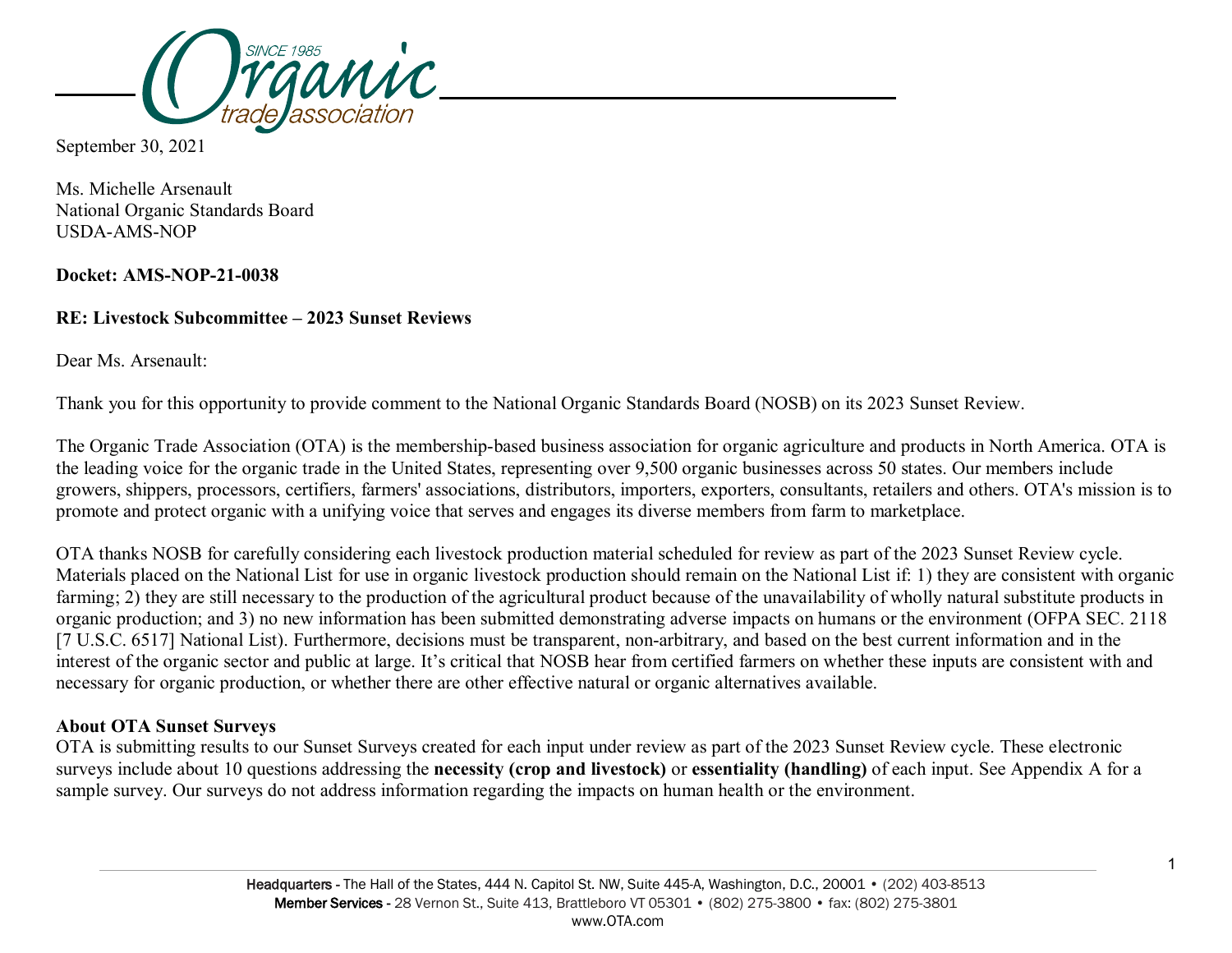

The surveys are open to any NOP certified organic operation. The names of the companies submitting the information are confidential (not disclosed to OTA). To ensure wide distribution of the surveys beyond OTA membership, OTA worked with Accredited Certifying Agencies (ACAs) to distribute the survey to all of their clients as well as to targeted clients they know are using the inputs under review. OTA also worked through its Farmers Advisory Council (ota.com/FAC) to help assist in distribution to NOP certified farmers.

## **Results of OTA Sunset Surveys**

OTA has received **32** responses on our 2023 Livestock Sunset Surveys (**11** are new responses since the spring meeting). Below is a summary of the feedback received via OTA's Sunset Surveys to date.

**§205.603 – Synthetic substances allowed for use in organic livestock production.** 

| <b>Substance</b>                                  | <b>Summary of Responses</b>                                                                                                                           | Average rating of                               |
|---------------------------------------------------|-------------------------------------------------------------------------------------------------------------------------------------------------------|-------------------------------------------------|
|                                                   |                                                                                                                                                       | <b>Necessity</b><br>(from 1 to 5, with 1 being) |
|                                                   |                                                                                                                                                       | "unnecessary" and 5 being "critical             |
|                                                   |                                                                                                                                                       | /would leave organic without it")               |
| <b>Activated charcoal</b> -<br>$\S 205.603(a)(6)$ | <b>3</b> Responses received from certified organic operations that include activated charcoal in their organic system plan for raising<br>dairy cows. |                                                 |
|                                                   | The material is necessary because:                                                                                                                    |                                                 |
|                                                   | One of the only substances to combat toxic $gut - used$ as the primary treatment                                                                      |                                                 |
|                                                   | Activated charcoal is an important ingredient if we have an animal we are concerned has ingested something causing<br>upset.                          |                                                 |
|                                                   | To control upset stomach, particularly in calves with e coli scours and other stomach ailments where toxins are                                       |                                                 |
|                                                   | causing discomfort and illness. Used as needed when toxins are causing illness, does not occur frequently.                                            |                                                 |
|                                                   | <b>Frequency of use:</b>                                                                                                                              |                                                 |
|                                                   | Seldom, as needed                                                                                                                                     |                                                 |
|                                                   | Seldom, only as needed when a certain condition arises                                                                                                |                                                 |
|                                                   | As needed when toxins are causing illness, does not occur frequently                                                                                  |                                                 |
|                                                   | Alternative are not sufficient because:                                                                                                               |                                                 |
|                                                   | There are no other toxin binders                                                                                                                      |                                                 |
|                                                   | Good management can reduce need but not eliminate need, animals will still get sick sometimes                                                         |                                                 |
|                                                   | If the material were prohibited:                                                                                                                      |                                                 |
|                                                   | We would lack an option for treating toxic gut in cows                                                                                                |                                                 |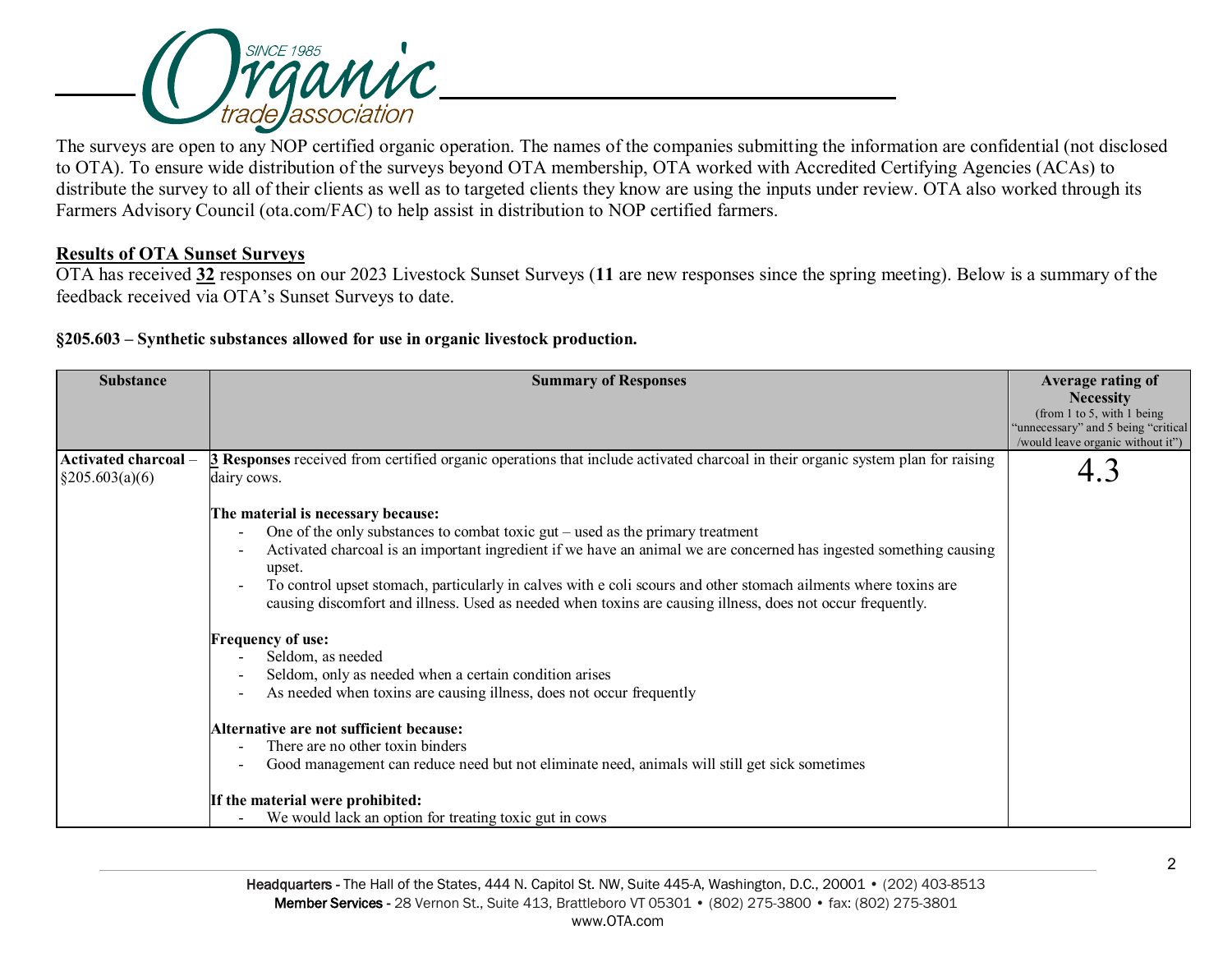

|                       | We would have less in our toolbox to treat an animal that appears to have ingested mold or something unknown which                    |                        |
|-----------------------|---------------------------------------------------------------------------------------------------------------------------------------|------------------------|
|                       | is causing upset or to be off feed.                                                                                                   |                        |
|                       | Animal welfare would be reduced because this product removes toxins causing them illness and there are no other                       |                        |
|                       | alternatives                                                                                                                          |                        |
| Calcium               | 2 Responses received from certified organic operations that include calcium borogluconate in their organic system plan for            | 5                      |
| borogluconate for     | raising dairy cows.                                                                                                                   |                        |
| milk fever treatment. |                                                                                                                                       | (Critical, would leave |
| $\S 205.603(a)(7)$    | The material is necessary because:                                                                                                    | organic without it)    |
|                       | For treatment of milk fever in dairy cows                                                                                             |                        |
|                       | Extremely necessary for fresh cow management of down cows.                                                                            |                        |
|                       | For healthy dairy cows                                                                                                                |                        |
|                       | <b>Frequency of use:</b>                                                                                                              |                        |
|                       | Seldom, only as needed                                                                                                                |                        |
|                       | As needed                                                                                                                             |                        |
|                       | Alternative are not sufficient because:                                                                                               |                        |
|                       | No alternative substances or practices are sufficient to eliminate need of this substance                                             |                        |
|                       |                                                                                                                                       |                        |
|                       | The National List references multiple substances for the treatment of ketosis and milk fever, including propylene glycol,             |                        |
|                       | calcium propionate, calcium borogluconate and electrolytes. Are they equally necessary and effective? Do organic                      |                        |
|                       | producers have the correct tools for treatment of all stages of the development of these related conditions?                          |                        |
|                       | Calcium borogluconate is the most effective option                                                                                    |                        |
|                       | If the material were prohibited:                                                                                                      |                        |
|                       | Could have health implications for cows                                                                                               |                        |
|                       | We would have less in our toolbox to treat severe milk fever causing the loss of older lactation cows                                 |                        |
| Calcium propionate    | <b>I Response</b> received from certified organic operations that include calcium propionate in their organic system plan for raising |                        |
| for milk fever        | dairy cows.                                                                                                                           |                        |
| treatment.            |                                                                                                                                       |                        |
| $\S 205.603(a)(8)$    | The material is necessary because:                                                                                                    |                        |
|                       | For treatment of milk fever in dairy cows                                                                                             |                        |
|                       | Extremely necessary for fresh cow management of down cows.                                                                            |                        |
|                       | Used in treating sub clinical milk fever in fresh cows. To aid in maintaining normal Ca cycling within the body when                  |                        |
|                       | blood Ca is nearing a critical level                                                                                                  |                        |
|                       | <b>Frequency of use:</b>                                                                                                              |                        |
|                       | Seldom, only as needed                                                                                                                |                        |
|                       | Less than 10% of fresh cows receive this.                                                                                             |                        |
|                       |                                                                                                                                       |                        |

3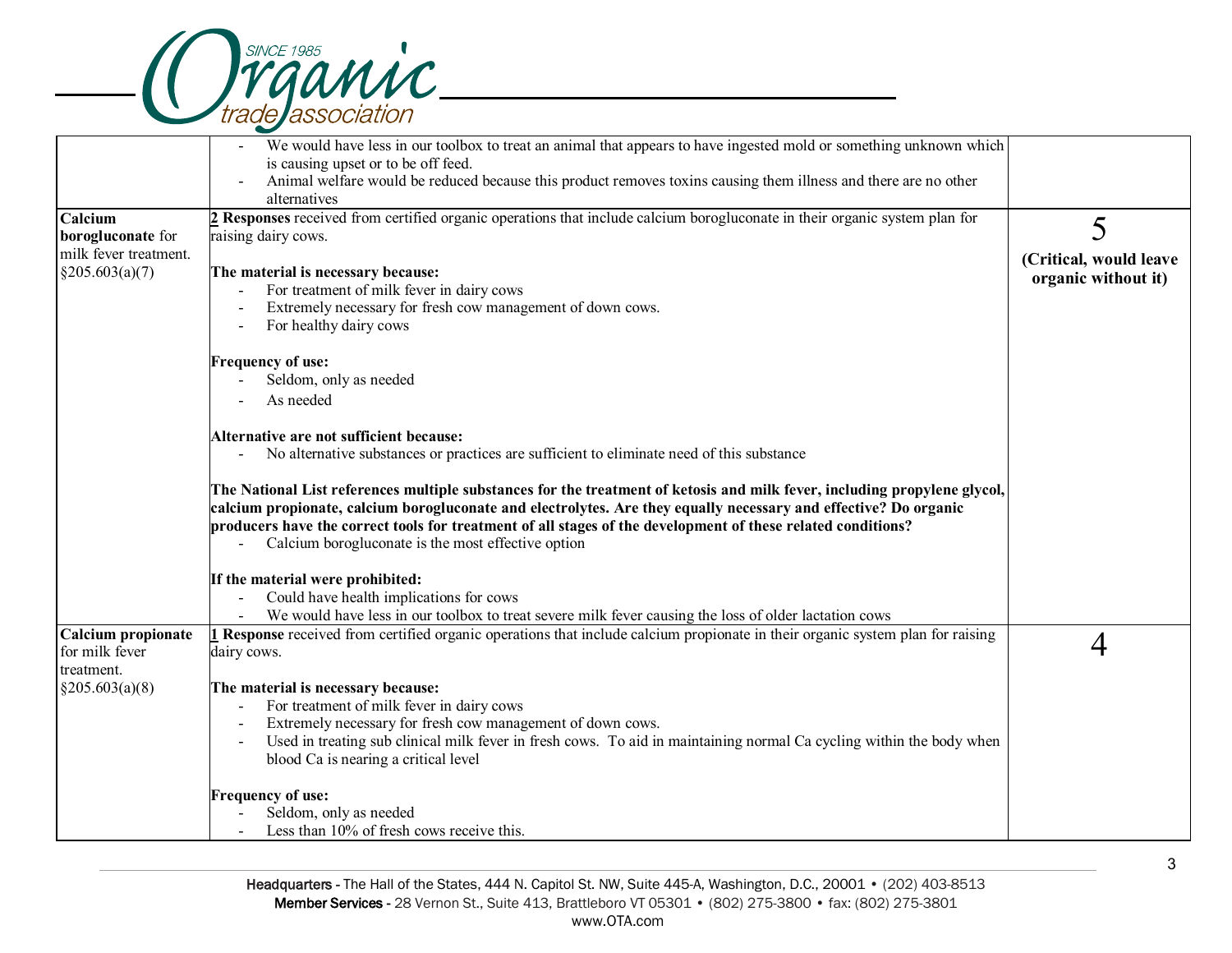

|                                                                                                                           | <b>Alternatives:</b><br>Calcium borogluconate is an alternative<br>$\blacksquare$<br>Calcium gluconate, but is more invasive to the cow to administer                                                                                                                                                                                                                                                                                                                                                          |                                                    |
|---------------------------------------------------------------------------------------------------------------------------|----------------------------------------------------------------------------------------------------------------------------------------------------------------------------------------------------------------------------------------------------------------------------------------------------------------------------------------------------------------------------------------------------------------------------------------------------------------------------------------------------------------|----------------------------------------------------|
|                                                                                                                           | The National List references multiple substances for the treatment of ketosis and milk fever, including propylene glycol,<br>calcium propionate, calcium borogluconate and electrolytes. Are they equally necessary and effective? Do organic<br>producers have the correct tools for treatment of all stages of the development of these related conditions?<br>All are necessary<br>As long as these are maintained on the approved list                                                                     |                                                    |
|                                                                                                                           | It would increase the risk of at risk cows developing clinical milk fever, an animal welfare concern<br>If the material were prohibited:<br>Could have health implications for cows                                                                                                                                                                                                                                                                                                                            |                                                    |
| <b>Chlorine materials</b><br>(Calcium<br>hypochlorite,<br>Chlorine dioxide,<br>Hypochlorous acid,<br>Sodium hypochlorite) | 4 Responses received from certified organic operations that include chlorine materials in their organic system plan for raising<br>dairy cows and processing milk in to food products such as yogurt. Sodium hypochlorite is specifically referenced as the<br>chlorine material in use by these respondents.<br>Please also see further comments from OTA on chlorine in our Handling Subcommittee Sunset Review comments.                                                                                    | 5<br>(Critical, would leave<br>organic without it) |
| Allowed for<br>disinfecting and<br>sanitizing facilities and<br>equipment.<br>§205.603(a)(10)                             | The material is necessary because:<br>sanitation - COP and manual cleaning<br>to clean milk pipelines and milking equipment, as well as to clean and disinfect calf hutches between calves. It is<br>necessary for sanitation and disease control<br>milking equipment sanitizer<br>Chlorine materials are vital to maintain a clean and sanitary environment that promotes health and safety of people and<br>animals.                                                                                        |                                                    |
|                                                                                                                           | <b>Frequency of use:</b><br>Routine, daily<br>As needed                                                                                                                                                                                                                                                                                                                                                                                                                                                        |                                                    |
|                                                                                                                           | Alternative are not sufficient because:<br>No alternative substances or practices are identified as sufficient to eliminate need of this substance<br>Hydrogen peroxide is not allowed per Federal PMO as a sanitizer, not all certifiers allow phosphoric acid because<br>$\overline{\phantom{a}}$<br>other inactive ingredients make it prohibited for use as a sanitizer. TWO SETS OF FEDERAL RULES DO NOT<br>ALIGN AND NO ONE WILL TAKE THIS PROBLEM UP! You can't hardly be in compliance with both state |                                                    |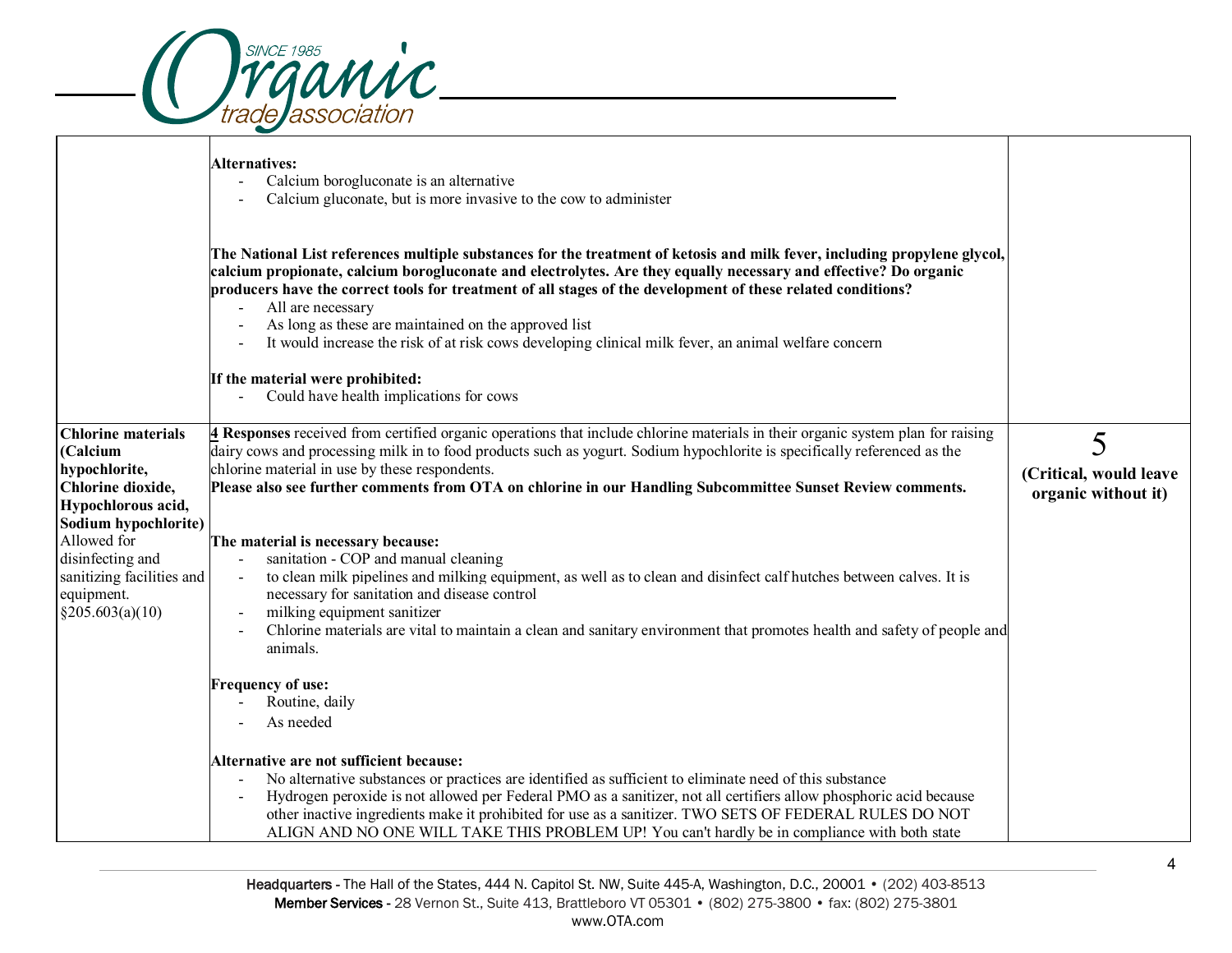

|                                                                      | inspector and organic inspector when it comes to substance of last contact to dairy equipment as it is. If chlorine is<br>removed, that will never happen.                                                                                                                                                                                                                               |   |
|----------------------------------------------------------------------|------------------------------------------------------------------------------------------------------------------------------------------------------------------------------------------------------------------------------------------------------------------------------------------------------------------------------------------------------------------------------------------|---|
|                                                                      | If the material were prohibited:<br>These materials are critical to our sanitation processes and we would encounter quality and food safety issues without<br>$\sim$<br>them.<br>We would have a much more difficult time keeping milk lines and equipment clean and sanitized, providing for a safe<br>high quality product for human consumption.<br>Food borne illness could increase |   |
| Kaolin pectin for use<br>as an adsorbent,<br>antidiarrheal, and gut  | 2 Response received from a certified organic operation that includes kaolin pectin in their organic system plan for raising dairy<br>cows.                                                                                                                                                                                                                                               | 4 |
| protectant.<br>§205.603(a)(17)                                       | The material is necessary because:<br>Otherwise known as pepto bismal – really important for those rare occasions that cows end up with ulcers – I don't<br>know of other options.                                                                                                                                                                                                       |   |
|                                                                      | <b>Frequency of use:</b><br>Not used a lot, but important for those situations. Doubt too many people are using it on a prophylactic basis.<br>As needed                                                                                                                                                                                                                                 |   |
|                                                                      | Alternative are not sufficient because:<br>No alternative substances or practices are identified as sufficient to eliminate need of this substance                                                                                                                                                                                                                                       |   |
|                                                                      | If the material were prohibited:<br>Could have negative health effects on cows                                                                                                                                                                                                                                                                                                           |   |
| Mineral oil for<br>treatment of intestinal<br>compaction, prohibited | 2 Responses received from certified organic operations that include mineral oil in their organic system plan for raising dairy<br>cows.                                                                                                                                                                                                                                                  | 4 |
| for use as a dust<br>suppressant.<br>$\S 205.603(a)(20)$             | The material is necessary because:<br>To treat intestinal compaction<br>Very necessary for intestinal compaction – other than very invasive surgery – this is the best option.                                                                                                                                                                                                           |   |
|                                                                      | <b>Frequency of use:</b><br>Seldom, as needed<br>Very rarely but when it is needed, there is no alternative<br>as needed                                                                                                                                                                                                                                                                 |   |
|                                                                      |                                                                                                                                                                                                                                                                                                                                                                                          |   |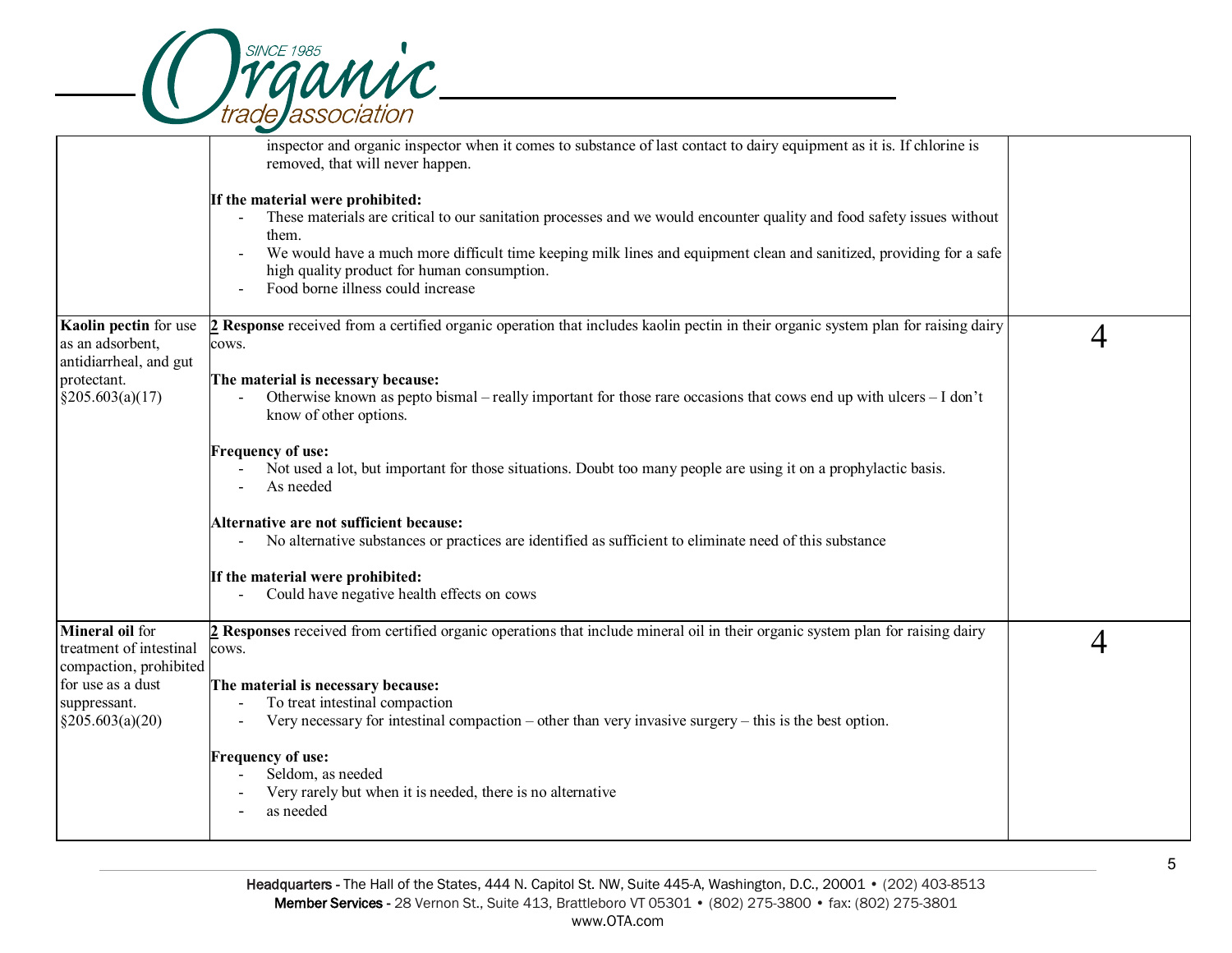

.

|                                                       | <b>Alternatives:</b><br>Natural oils do not work, they get digested and do not move or break up the compaction.<br>$\overline{\phantom{a}}$<br>You can take good care of your animals, but compaction can still happen in rare cases.<br>Organic rice Bran; Laxid Bolus. not as effective<br>If the material were prohibited:<br>Negative effects on cow health<br>Animal welfare would be impacted, also economic because the animal would either die or have to be sold if non-<br>organic treatments are used.<br>would eliminate an effect health treatment for dairy cattle                                                                                                                                                                                                                                   |                        |
|-------------------------------------------------------|--------------------------------------------------------------------------------------------------------------------------------------------------------------------------------------------------------------------------------------------------------------------------------------------------------------------------------------------------------------------------------------------------------------------------------------------------------------------------------------------------------------------------------------------------------------------------------------------------------------------------------------------------------------------------------------------------------------------------------------------------------------------------------------------------------------------|------------------------|
| <b>Nutritive</b>                                      | 4 Responses received from certified organic operations that include nutritive supplements in their organic system plan for                                                                                                                                                                                                                                                                                                                                                                                                                                                                                                                                                                                                                                                                                         | 5                      |
| supplements -<br>injectable supplements               | raising dairy cows. Vitamin D, Vitamin C, Vitamin B, Vit B12 and Multimin are specifically reference by the respondents.                                                                                                                                                                                                                                                                                                                                                                                                                                                                                                                                                                                                                                                                                           |                        |
| of trace minerals,                                    | The material is necessary because:                                                                                                                                                                                                                                                                                                                                                                                                                                                                                                                                                                                                                                                                                                                                                                                 | (Critical, would leave |
| vitamins, and<br>electrolytes.<br>$\S 205.603(a)(21)$ | This is a broad category, but in general I would say yes as organic producers use as a boost to immune systems in<br>animals not as an across the board treatment, but usually to help in an animal having some kind of disease stress.<br>Injectable vitamin supplements help to boost immune response for animals that are fighting disease. It also helps with<br>our fertility program. We are limited on what we can treat challenged animals with and nutrient supplements helps the<br>animals immune system do the fighting, helping to avoid then need for antibiotics.<br>Used for dairy cows as an immune system boosts-critical because organic treatment methods work by helping the cow<br>help herself.<br>helps animals with shipping fever and low energy when animals have been immunocompromise | organic without it)    |
|                                                       | <b>Frequency of use:</b>                                                                                                                                                                                                                                                                                                                                                                                                                                                                                                                                                                                                                                                                                                                                                                                           |                        |
|                                                       | As needed<br>Routinely, as needed when certain conditions arise<br>Often                                                                                                                                                                                                                                                                                                                                                                                                                                                                                                                                                                                                                                                                                                                                           |                        |
|                                                       | Alternative are not sufficient because:<br>No alternative substances or practices are identified as sufficient to eliminate need of this substance                                                                                                                                                                                                                                                                                                                                                                                                                                                                                                                                                                                                                                                                 |                        |
|                                                       | Do advances in organic ration formulations change the need for injectable nutritive supplements?<br>They are still helpful for animals having some kind of disease stress<br>Possibly, but not in young calves<br>No, when animals need large boosts to jump start immune response, injection is the fastest way to get them a boost.<br>Also, sick animals are not likely to eat the amount required so feed rations would not help at all.                                                                                                                                                                                                                                                                                                                                                                       |                        |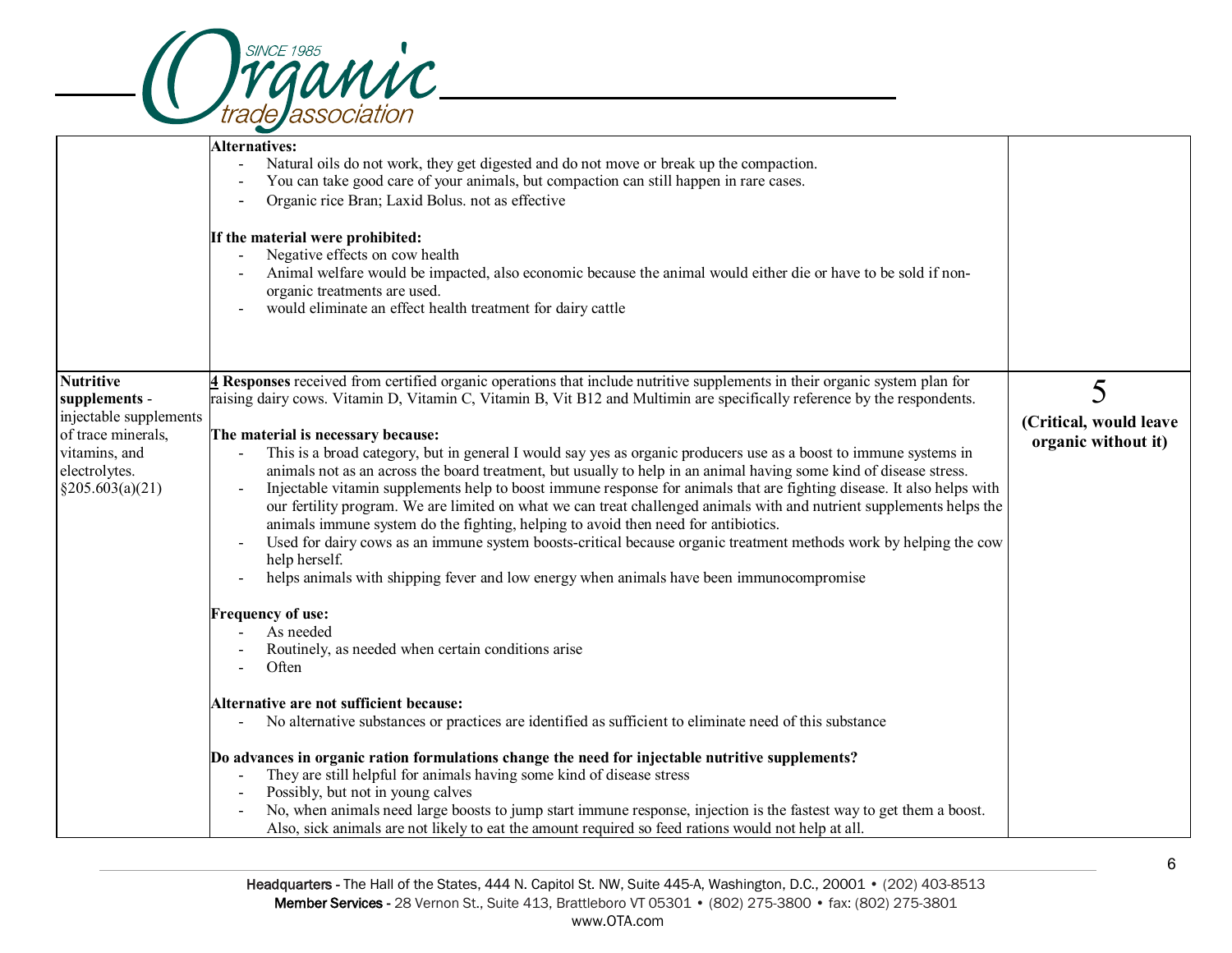|  | <b>SINCF 1985</b> |                          | raanic |
|--|-------------------|--------------------------|--------|
|  |                   |                          |        |
|  |                   | <i>trade association</i> |        |

.

|                                              | Feed Rations alone do not replace the need for injectable nutritive supplements such as when an animals become ill or<br>refuses feed.<br>If the material were prohibited:<br>I believe we would have to treat more animals with antibiotics, making them ineligible for organic production.<br>Sick animals would no longer be able to be treated with specific vitamins to boost their immune systems at crucial<br>times, there for their welfare would be lower. Injectable vitamins work very well in the organic health management<br>system.                                                                                                                       |                                               |
|----------------------------------------------|---------------------------------------------------------------------------------------------------------------------------------------------------------------------------------------------------------------------------------------------------------------------------------------------------------------------------------------------------------------------------------------------------------------------------------------------------------------------------------------------------------------------------------------------------------------------------------------------------------------------------------------------------------------------------|-----------------------------------------------|
| Propylene glycol for<br>treatment of ketosis | 5 Responses received from certified organic operations that include propylene glycol in their organic system plan for raising<br>dairy cows.                                                                                                                                                                                                                                                                                                                                                                                                                                                                                                                              | 5                                             |
| $\S 205.603(a)(27)$                          | The material is necessary because:<br>Necessary for treating ketosis - certainly dextrose is an option as well, but requires IV therapy. One of the two would<br>be critical for fresh cow management.<br>Propylene glycol is another tool we can use for ketosis when other things don't work.<br>Used in treating ketosis in fresh cows                                                                                                                                                                                                                                                                                                                                 | (Critical, would leave<br>organic without it) |
|                                              | <b>Frequency of use:</b><br>As needed<br>less than 15% of fresh cows                                                                                                                                                                                                                                                                                                                                                                                                                                                                                                                                                                                                      |                                               |
|                                              | <b>Alternatives:</b><br>Dextrose - works but requires IV therapy<br>We have used Ketonic. It is effective but sometimes not effective enough<br>we have tried using molasses in place of with less efficacy<br>Organic Glycerin; this is an effective treatment but avalability is limited                                                                                                                                                                                                                                                                                                                                                                                |                                               |
|                                              | The National List references multiple substances for the treatment of ketosis and milk fever, including propylene glycol,<br>calcium propionate, calcium borogluconate and electrolytes. Are they equally necessary and effective? Do organic<br>producers have the correct tools for treatment of all stages of the development of these related conditions?<br>For ketosis, dextrose is the only other effective option but requirement for IV therapy makes it more complicated to<br>use<br>Yes, These treatments are equally necessary. Electrolytes are used in conjunction with propylene glycol to help<br>maintain the health of animals suffering from ketosis. |                                               |
|                                              | If the material were prohibited:<br>Would reduce options for treatment of ketosis<br>We would see increased risk of displaced abomasums in fresh cows                                                                                                                                                                                                                                                                                                                                                                                                                                                                                                                     |                                               |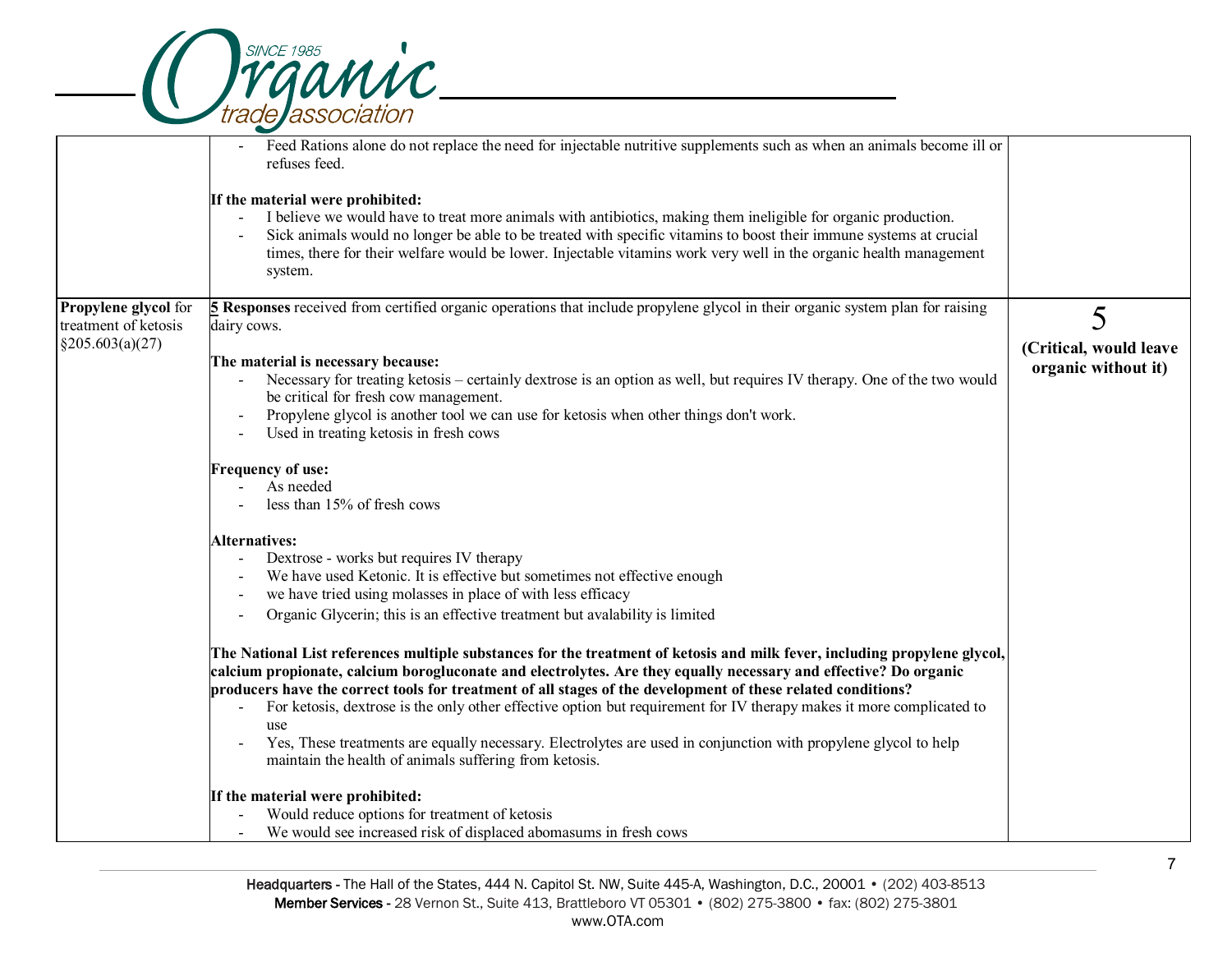

|                                                                             | would effect health of animals suffering from ketosis                                                                                                                                                                                                                  |                |
|-----------------------------------------------------------------------------|------------------------------------------------------------------------------------------------------------------------------------------------------------------------------------------------------------------------------------------------------------------------|----------------|
| <b>Acidified sodium</b><br>chlorite as a teat dip.<br>$\S 205.603(a)(28)$ & | <b>I</b> Response received from a certified organic operation that includes acidified sodium chlorite in their organic system plan for<br>raising dairy cows.                                                                                                          | $\overline{4}$ |
| (b)(9)                                                                      | The material is necessary because:<br>Certainly Iodine is a preferred method, but this sodium chlorite seems a necessary option in a rotation of pre and post<br>dips against pathogens.                                                                               |                |
|                                                                             | <b>Alternatives:</b><br>Iodine                                                                                                                                                                                                                                         |                |
|                                                                             | Have there been changes in the availability of iodine that would reduce the need for acidified sodium chlorite?<br>$-$ No                                                                                                                                              |                |
|                                                                             | If the material were prohibited:<br>Could impact milk quality                                                                                                                                                                                                          |                |
| Zinc sulfate as a hoof<br>treatment.<br>§205.603(b)(11)                     | 3 Responses received from certified organic operations that include zinc sulfate in their organic system plan for raising dairy<br>cows.                                                                                                                               | 3.5            |
|                                                                             | The material is necessary because:<br>One of several options for treating hoof rot – most producers us in a rotation.<br>We use zinc as a foot treatment as needed for dairy cows. In certain occasions it is more effective than copper sulfate<br>Used for hoof rot. |                |
|                                                                             | <b>Frequency of use:</b><br>As needed                                                                                                                                                                                                                                  |                |
|                                                                             | Alternative are not sufficient because:<br>Have tried using copper sulfate, iodine and sugar (no response regarding efficacy)                                                                                                                                          |                |
|                                                                             | Has the use of zinc sulfate reduced the use of copper sulfate in treating foot disease in livestock?<br>$\overline{\phantom{a}}$<br>yes                                                                                                                                |                |
|                                                                             | If the material were prohibited:<br>We would have a harder time clearing up some hoof issues and may have to cull the cow<br>$\sim$                                                                                                                                    |                |

8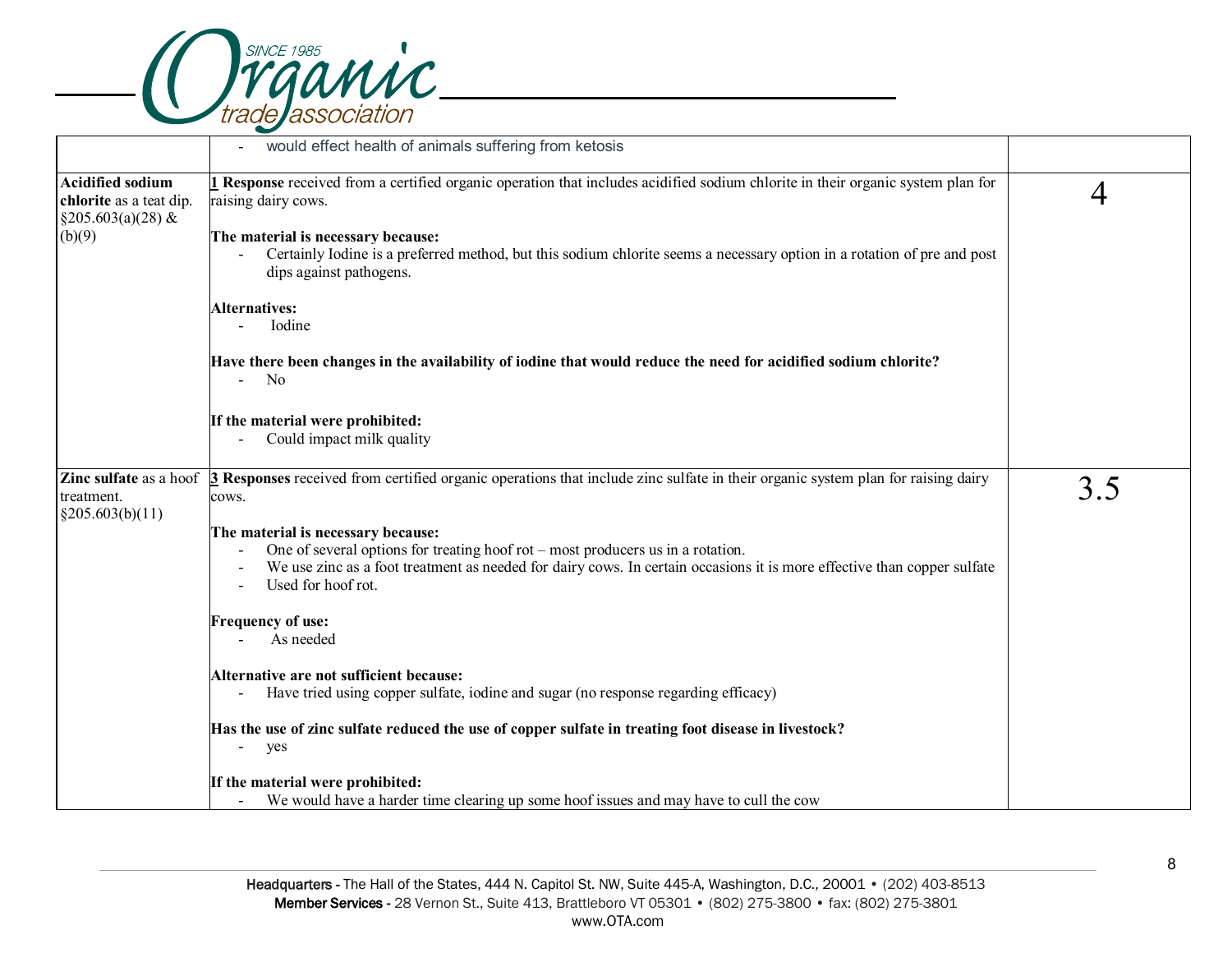

On behalf of our members across the supply chain and the country, the Organic Trade Association thanks the National Organic Standards Board for the opportunity to comment, and for your commitment to furthering organic agriculture.

Respectfully submitted,<br>Ilmanner Muender

Johanna Mirenda Farm Policy Director Organic Trade Association

cc: Laura Batcha Executive Director/CEO Organic Trade Association